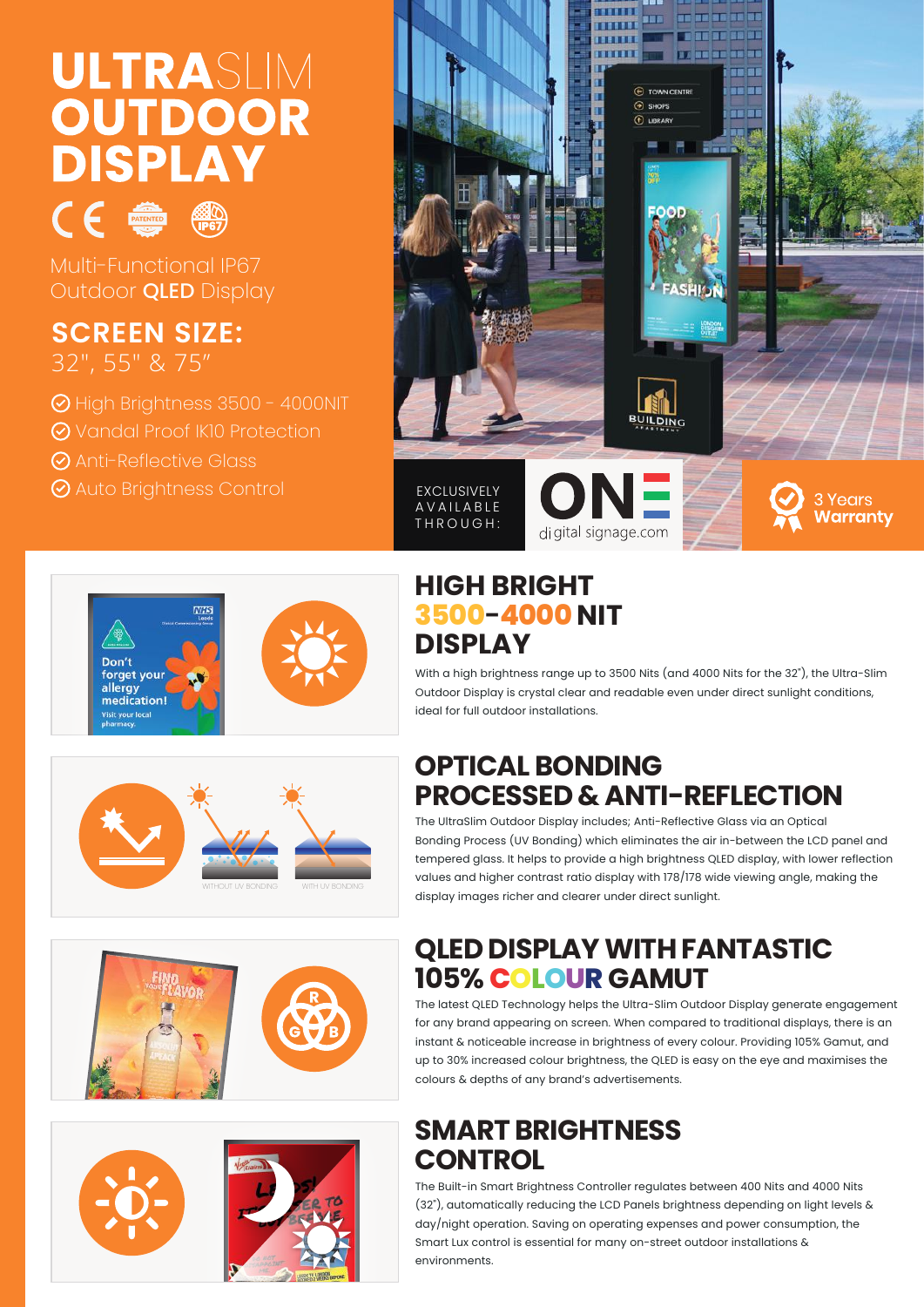#### OTHER FEATURES









**VANDALISM SAFE WITH IK10 LEVEL PROTECTION**

## **ZERO BLACK SPOTTING & SUNLIGHT DAMAGE**

10 where 10 indicates the highest level of protection available.

Black spotting has long been an issue with traditional displays when reaching temperatures of just 60°C or above, often because the devices don't have the correct protection, environment or preventative AC/cooling systems. In contrast to this, even under direct exposure to sunlight, this Display guarantees resistance to blackening defects up to 230°F / 110°C, providing Zero Black Spotting & or Sunlight Damage.

## **SUPPORTING A WIDE TEMPERATURE RANGE**

The uniquely designed Aluminium + Stainless Steel enclosure with Heat Sink Ambient Air-Cooling provides a wide core temperature from -30°C to 55°C for the LCD panel, Motherboards and components. This ensures the outdoor displays work 24/7 & 365 days of the year under hot or cold weather conditions.

#### **SILENT FANLESS DESIGN VIA HEAT SINK TECHNOLOGY**

Working within a guaranteed fan-less & filter-less ambient air-cooled system, the built-around compact enclosure helps to save costs related to maintenance due to there being fewer moving components and power supplies. The displays run silently, just adding to their ability to visually impact the surroundings with no distractions.

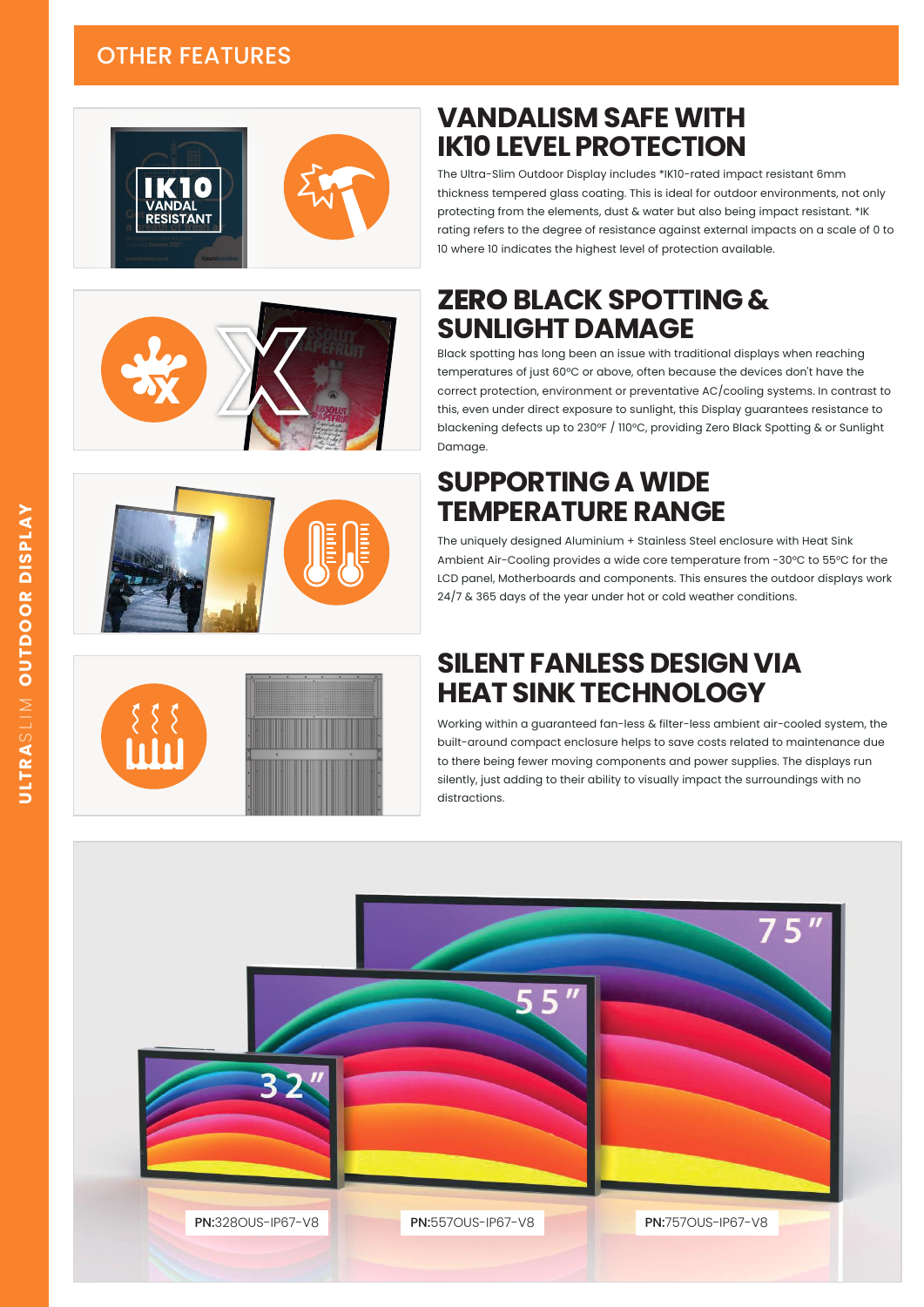#### USAGE EXAMPLES



## **WALL OR CEILING MOUNTED**

Ultra-Slim Outdoor Displays can be easily installed to walls in portrait or landscape orientation. They can be tiled like a video wall and scaled via a range of Media players. Other potential uses are for transport or public venues open to the elements. The screens are easily installed on traditional Drop Poles and Rear VESA brackets.



## **INTEGRATE WITH SIGNS & WAY FINDING**

Full range of Way-finding Stands, Custom designs can also be produced. Alternatively the Ultra-Slim Outdoor Display can be mounted to most existing finger posts or designs with custom made rear mounting solutions.



#### **DIGITAL MENU BOARDS**

Full range of Outdoor Menu Display Configurations and accompanying stands & mounts; EXAMPLE 2x1 or 3x1, Alternatively the Ultra-Slim Outdoor Display can be mounted to a custom design which we are happy to provide and manufacture.



#### **OUTDOOR TOTEMS**

Easily incorporated into a range of outdoor Totem Configurations and in single or double-sided configurations. Alternatively, the Ultra-Slim Outdoor Display can be mounted to most custom Totem designs which we are happy to provide and manufacture.